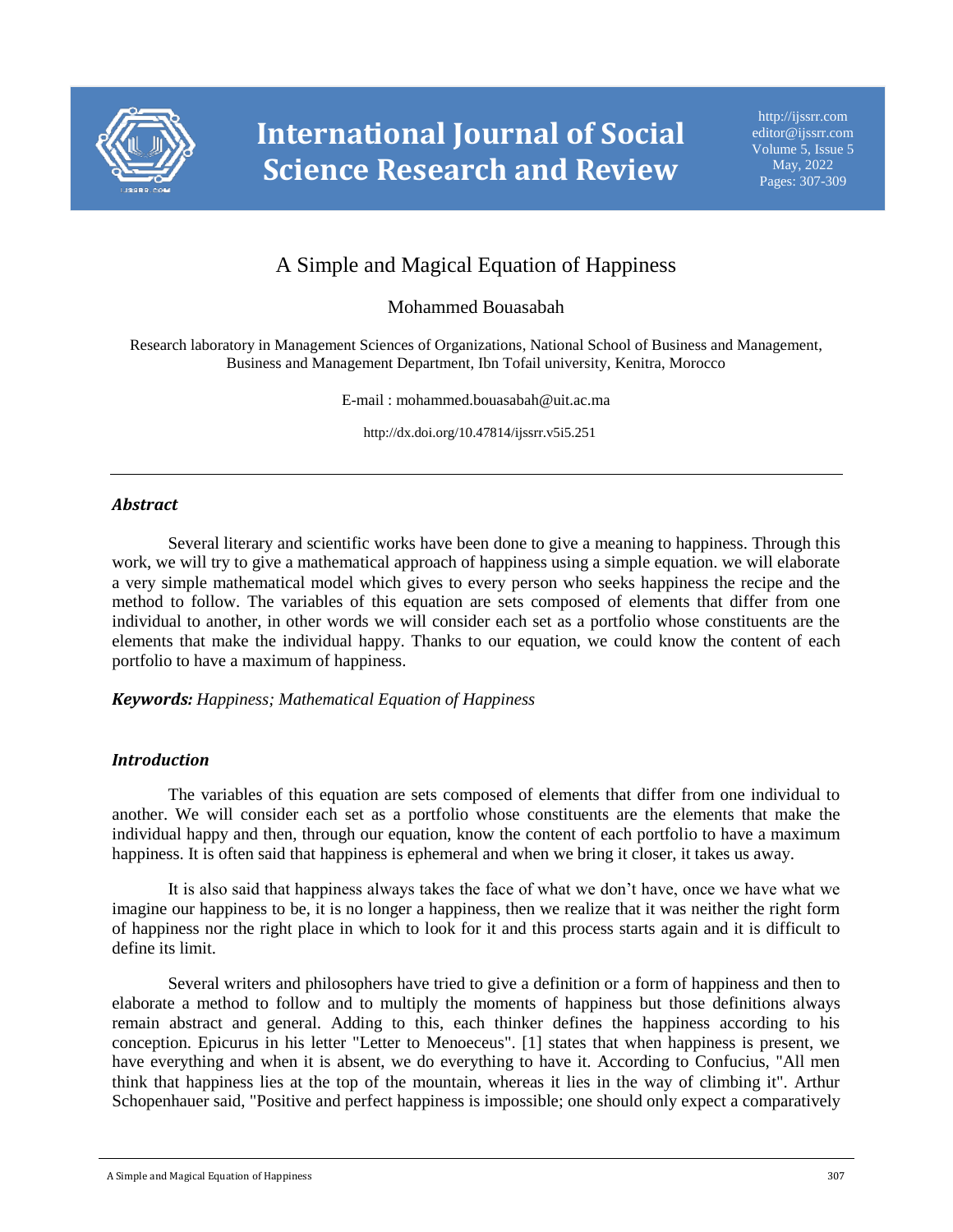

less painful state." All these thoughts and definitions remain abstract and the question is still does there exist a concrete and practical method to touch happiness?

Some works have been done to approach the notion of happiness in a scientific way, more precisely in a mathematical way: Mo Gawdat in his book "Solve For Happy" [2] considers happiness as being a mathematical balance between expectations and perceptions. Robb B. Routledge, Nikolina Skandali, Peter Dayan, and Raymond J. Dolan assert through their equation that the final evaluation of happiness should depend only on the events of the final task and not on the previous events. [3]

In this paper, we try to define the meaning of happiness through a simple mathematical equation, this equation whose parameters are cardinals of sets.

## *Mathematical Formulation of Happiness*

Each individual who seeks to maximize his or her happiness must first take stock of all the things that make him or her happy and then classify them according to the following equation:

$$
W = \frac{card(U) \times card(I)}{card(P)}
$$

W: Coefficient of happiness (quantity of happiness).

- I: The portfolio of all the things that make the individual happy (Activity, event, climate, dish, object, people, spirituality...)
- U: The portfolio of emergencies: All things essential for the happiness of the individual. ( $U \subset I$ )
- P: Priorities: anything that needs to be done first so that U and I will make sense. ( $P \subset U$ )
- U, I and P vary from one person to another and depend on temperament, genes, environment and place of living or working, security, freedom of expression, isolation or with family, contact with nature, etc.)

## *Discussion*

According to this equation, to maximize his happiness the individual must have a diversified portfolio with a large number of things that make him happy and among these elements the individual must first know and then concentrate the effort on all the things of this portfolio that seem urgent to him, as for the priorities, there must be at any moment only one priority on which the individual works to touch his happiness (P must always be equal to 1).

This simple but magical equation allows any individual who seeks to maximize his happiness to know the actions to be taken, indeed the first step of this search for happiness begins with a spontaneous discovery of oneself, the individual must know through experience all the things that give him a feeling of happiness (specific activity, event, jobs, surroundings, object, ...) and this self-discovery must extend over a wide range of experiences and must sweep the several activities, events, etc. To this spontaneous discovery of oneself, we add elements whose presence does not depend on the individual but they give him a feeling of happiness (Climate, seasons...). An individual with a full and diversified portfolio can easily reach his happiness if we compare him with another whose portfolio contains few things.